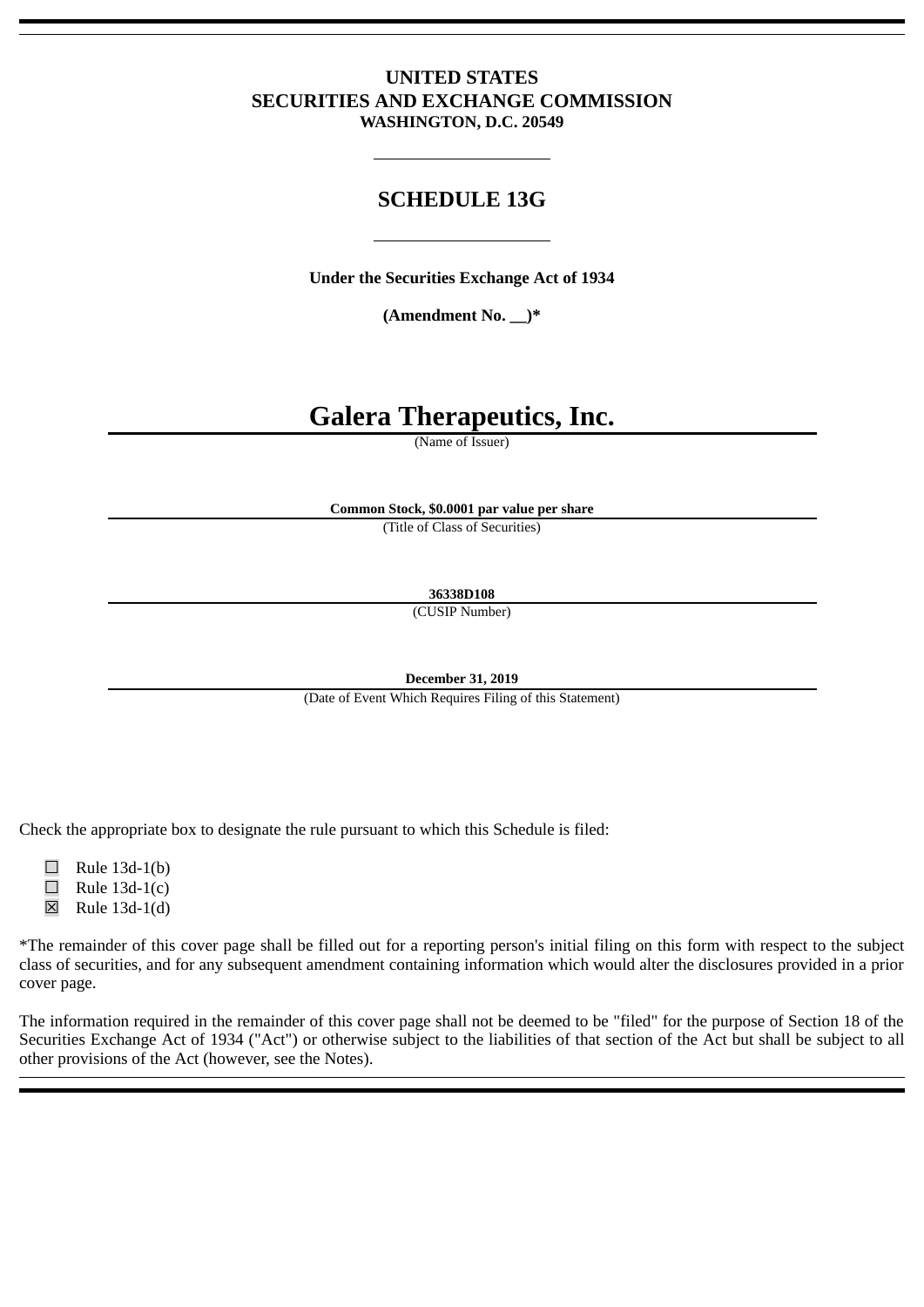| <b>CUSIP No. 36338D108</b>                                             |                                                                                               |                     |                                                                         | 13G                                                                                        | Page 2 of 18     |  |
|------------------------------------------------------------------------|-----------------------------------------------------------------------------------------------|---------------------|-------------------------------------------------------------------------|--------------------------------------------------------------------------------------------|------------------|--|
| $\mathbf 1$                                                            |                                                                                               |                     | <b>NAMES OF REPORTING PERSONS</b><br>New Enterprise Associates 14, L.P. | I.R.S. IDENTIFICATION NOS. OF ABOVE PERSONS (ENTITIES ONLY)                                |                  |  |
| $\overline{2}$                                                         |                                                                                               |                     |                                                                         | <b>CHECK THE APPROPRIATE BOX IF A MEMBER OF A GROUP</b>                                    | (a)<br>$\Box(b)$ |  |
| 3                                                                      |                                                                                               | <b>SEC USE ONLY</b> |                                                                         |                                                                                            |                  |  |
| 4                                                                      |                                                                                               |                     |                                                                         | <b>CITIZENSHIP OR PLACE OF ORGANIZATION</b><br>Cayman Islands exempted limited partnership |                  |  |
|                                                                        |                                                                                               | 5                   | 0 shares                                                                | <b>SOLE VOTING POWER</b>                                                                   |                  |  |
| <b>NUMBER OF SHARES</b><br><b>BENEFICIALLY</b><br><b>OWNED BY EACH</b> |                                                                                               | 6                   | 4,358,042 shares                                                        | <b>SHARED VOTING POWER</b>                                                                 |                  |  |
| <b>REPORTING PERSON</b><br><b>WITH</b>                                 |                                                                                               | 7                   | 0 shares                                                                | <b>SOLE DISPOSITIVE POWER</b>                                                              |                  |  |
|                                                                        |                                                                                               | 8                   | 4,358,042 shares                                                        | <b>SHARED DISPOSITIVE POWER</b>                                                            |                  |  |
| 9                                                                      | AGGREGATE AMOUNT BENEFICIALLY OWNED BY EACH REPORTING PERSON<br>4,358,042 shares              |                     |                                                                         |                                                                                            |                  |  |
| <b>10</b>                                                              | CHECK IF THE AGGREGATE AMOUNT IN ROW (9) EXCLUDES CERTAIN SHARES (SEE INSTRUCTIONS)<br>$\Box$ |                     |                                                                         |                                                                                            |                  |  |
| 11                                                                     | PERCENT OF CLASS REPRESENTED BY AMOUNT IN ROW (9)<br>17.6%                                    |                     |                                                                         |                                                                                            |                  |  |
| <b>12</b>                                                              | TYPE OF REPORTING PERSON (SEE INSTRUCTIONS)<br>${\rm PN}$                                     |                     |                                                                         |                                                                                            |                  |  |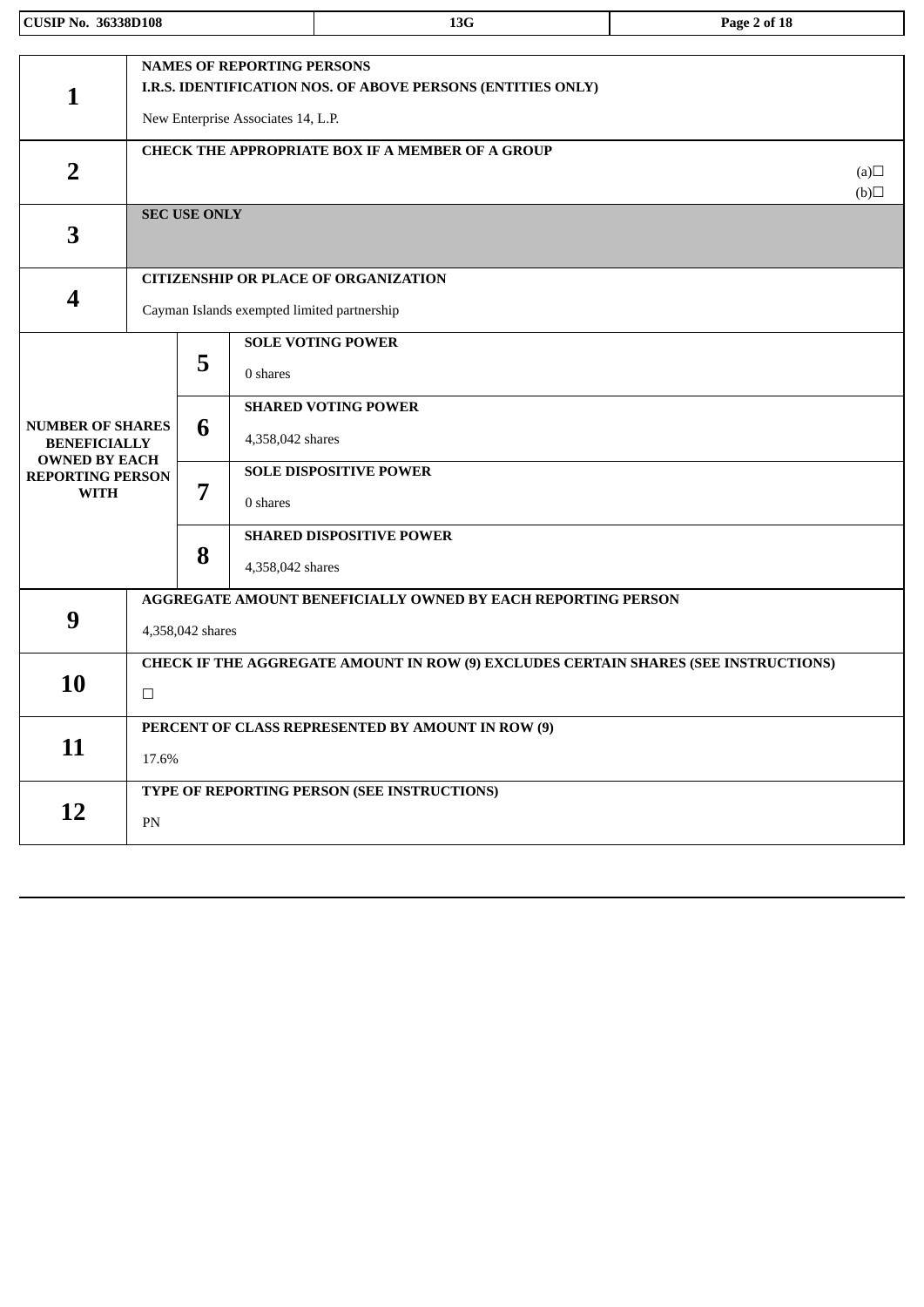| <b>CUSIP No. 36338D108</b>                                             |                                                                                               |                                             |                                   | 13G                                                                                        | Page 3 of 18     |  |  |
|------------------------------------------------------------------------|-----------------------------------------------------------------------------------------------|---------------------------------------------|-----------------------------------|--------------------------------------------------------------------------------------------|------------------|--|--|
| 1                                                                      |                                                                                               | NEA Partners 14, L.P.                       | <b>NAMES OF REPORTING PERSONS</b> | I.R.S. IDENTIFICATION NOS. OF ABOVE PERSONS (ENTITIES ONLY)                                |                  |  |  |
| $\overline{2}$                                                         |                                                                                               |                                             |                                   | <b>CHECK THE APPROPRIATE BOX IF A MEMBER OF A GROUP</b>                                    | (a)<br>$\Box(b)$ |  |  |
| 3                                                                      |                                                                                               | <b>SEC USE ONLY</b>                         |                                   |                                                                                            |                  |  |  |
| 4                                                                      |                                                                                               |                                             |                                   | <b>CITIZENSHIP OR PLACE OF ORGANIZATION</b><br>Cayman Islands exempted limited partnership |                  |  |  |
|                                                                        | 5                                                                                             |                                             | 0 shares                          | <b>SOLE VOTING POWER</b>                                                                   |                  |  |  |
| <b>NUMBER OF SHARES</b><br><b>BENEFICIALLY</b><br><b>OWNED BY EACH</b> |                                                                                               | 6                                           | 4,358,042 shares                  | <b>SHARED VOTING POWER</b>                                                                 |                  |  |  |
| <b>REPORTING PERSON</b><br><b>WITH</b>                                 |                                                                                               | 7                                           | 0 shares                          | <b>SOLE DISPOSITIVE POWER</b>                                                              |                  |  |  |
|                                                                        |                                                                                               | 8                                           | 4,358,042 shares                  | <b>SHARED DISPOSITIVE POWER</b>                                                            |                  |  |  |
| 9                                                                      | <b>AGGREGATE AMOUNT BENEFICIALLY OWNED BY EACH REPORTING PERSON</b><br>4,358,042 shares       |                                             |                                   |                                                                                            |                  |  |  |
| <b>10</b>                                                              | CHECK IF THE AGGREGATE AMOUNT IN ROW (9) EXCLUDES CERTAIN SHARES (SEE INSTRUCTIONS)<br>$\Box$ |                                             |                                   |                                                                                            |                  |  |  |
| 11                                                                     | PERCENT OF CLASS REPRESENTED BY AMOUNT IN ROW (9)<br>17.6%                                    |                                             |                                   |                                                                                            |                  |  |  |
| <b>12</b>                                                              | ${\rm PN}$                                                                                    | TYPE OF REPORTING PERSON (SEE INSTRUCTIONS) |                                   |                                                                                            |                  |  |  |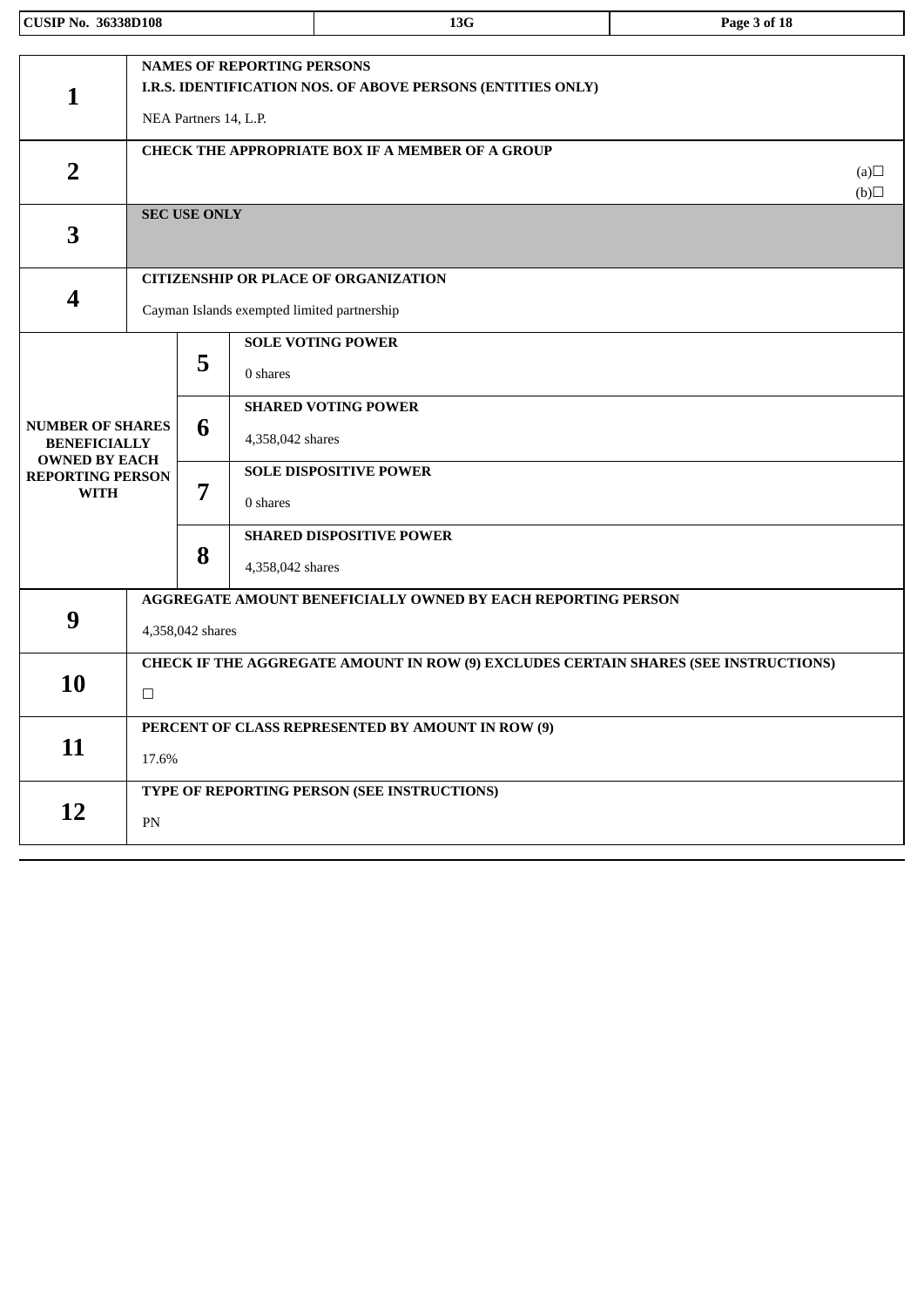| <b>CUSIP No. 36338D108</b>                                             |                                                                                               |                     |                                   | 13G                                                         | Page 4 of 18 |  |
|------------------------------------------------------------------------|-----------------------------------------------------------------------------------------------|---------------------|-----------------------------------|-------------------------------------------------------------|--------------|--|
| 1                                                                      |                                                                                               | NEA 14 GP, LTD      | <b>NAMES OF REPORTING PERSONS</b> | I.R.S. IDENTIFICATION NOS. OF ABOVE PERSONS (ENTITIES ONLY) |              |  |
| $\overline{2}$                                                         |                                                                                               |                     |                                   | <b>CHECK THE APPROPRIATE BOX IF A MEMBER OF A GROUP</b>     | (a)<br>(b)   |  |
| 3                                                                      |                                                                                               | <b>SEC USE ONLY</b> |                                   |                                                             |              |  |
| $\overline{\mathbf{4}}$                                                |                                                                                               |                     | Cayman Islands exempted company   | <b>CITIZENSHIP OR PLACE OF ORGANIZATION</b>                 |              |  |
|                                                                        | 5<br>6<br>7<br>8                                                                              |                     | 0 shares                          | <b>SOLE VOTING POWER</b>                                    |              |  |
| <b>NUMBER OF SHARES</b><br><b>BENEFICIALLY</b><br><b>OWNED BY EACH</b> |                                                                                               |                     | 4,358,042 shares                  | <b>SHARED VOTING POWER</b>                                  |              |  |
| <b>REPORTING PERSON</b><br><b>WITH</b>                                 |                                                                                               |                     | 0 shares                          | <b>SOLE DISPOSITIVE POWER</b>                               |              |  |
|                                                                        |                                                                                               |                     | 4,358,042 shares                  | <b>SHARED DISPOSITIVE POWER</b>                             |              |  |
| 9                                                                      | AGGREGATE AMOUNT BENEFICIALLY OWNED BY EACH REPORTING PERSON<br>4,358,042 shares              |                     |                                   |                                                             |              |  |
| <b>10</b>                                                              | CHECK IF THE AGGREGATE AMOUNT IN ROW (9) EXCLUDES CERTAIN SHARES (SEE INSTRUCTIONS)<br>$\Box$ |                     |                                   |                                                             |              |  |
| 11                                                                     | PERCENT OF CLASS REPRESENTED BY AMOUNT IN ROW (9)<br>17.6%                                    |                     |                                   |                                                             |              |  |
| 12                                                                     | TYPE OF REPORTING PERSON (SEE INSTRUCTIONS)<br>CO                                             |                     |                                   |                                                             |              |  |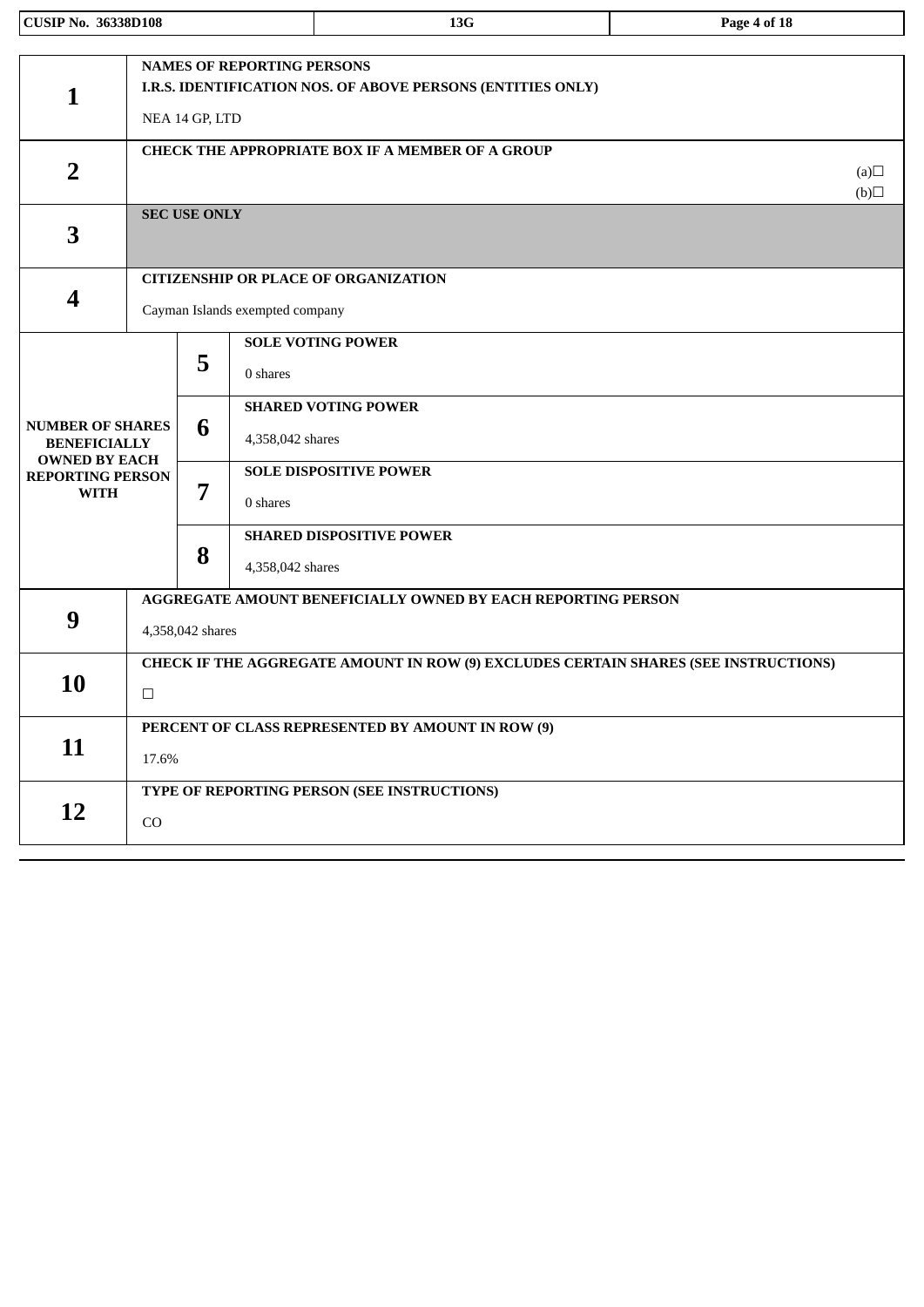| <b>CUSIP No. 36338D108</b>                                             |                                                              |                                                                                     |                                   | 13G                                                         | Page 5 of 18     |  |  |  |
|------------------------------------------------------------------------|--------------------------------------------------------------|-------------------------------------------------------------------------------------|-----------------------------------|-------------------------------------------------------------|------------------|--|--|--|
|                                                                        |                                                              |                                                                                     |                                   |                                                             |                  |  |  |  |
| $\mathbf{1}$                                                           |                                                              | <b>Forest Baskett</b>                                                               | <b>NAMES OF REPORTING PERSONS</b> | I.R.S. IDENTIFICATION NOS. OF ABOVE PERSONS (ENTITIES ONLY) |                  |  |  |  |
| $\overline{2}$                                                         |                                                              |                                                                                     |                                   | <b>CHECK THE APPROPRIATE BOX IF A MEMBER OF A GROUP</b>     | (a)<br>$\Box(b)$ |  |  |  |
| 3                                                                      |                                                              | <b>SEC USE ONLY</b>                                                                 |                                   |                                                             |                  |  |  |  |
|                                                                        |                                                              |                                                                                     |                                   | <b>CITIZENSHIP OR PLACE OF ORGANIZATION</b>                 |                  |  |  |  |
| 4                                                                      |                                                              | <b>United States</b>                                                                |                                   |                                                             |                  |  |  |  |
|                                                                        | 5                                                            |                                                                                     | 0 shares                          | <b>SOLE VOTING POWER</b>                                    |                  |  |  |  |
| <b>NUMBER OF SHARES</b><br><b>BENEFICIALLY</b><br><b>OWNED BY EACH</b> |                                                              | 6                                                                                   | 4,358,042 shares                  | <b>SHARED VOTING POWER</b>                                  |                  |  |  |  |
| <b>REPORTING PERSON</b><br><b>WITH</b>                                 |                                                              | 7                                                                                   | 0 shares                          | <b>SOLE DISPOSITIVE POWER</b>                               |                  |  |  |  |
|                                                                        |                                                              | 8                                                                                   | 4,358,042 shares                  | <b>SHARED DISPOSITIVE POWER</b>                             |                  |  |  |  |
|                                                                        | AGGREGATE AMOUNT BENEFICIALLY OWNED BY EACH REPORTING PERSON |                                                                                     |                                   |                                                             |                  |  |  |  |
| 9                                                                      | 4,358,042 shares                                             |                                                                                     |                                   |                                                             |                  |  |  |  |
|                                                                        |                                                              | CHECK IF THE AGGREGATE AMOUNT IN ROW (9) EXCLUDES CERTAIN SHARES (SEE INSTRUCTIONS) |                                   |                                                             |                  |  |  |  |
| <b>10</b>                                                              | $\Box$                                                       |                                                                                     |                                   |                                                             |                  |  |  |  |
|                                                                        |                                                              |                                                                                     |                                   | PERCENT OF CLASS REPRESENTED BY AMOUNT IN ROW (9)           |                  |  |  |  |
| 11                                                                     | 17.6%                                                        |                                                                                     |                                   |                                                             |                  |  |  |  |
|                                                                        |                                                              |                                                                                     |                                   | TYPE OF REPORTING PERSON (SEE INSTRUCTIONS)                 |                  |  |  |  |
| 12                                                                     | IN                                                           |                                                                                     |                                   |                                                             |                  |  |  |  |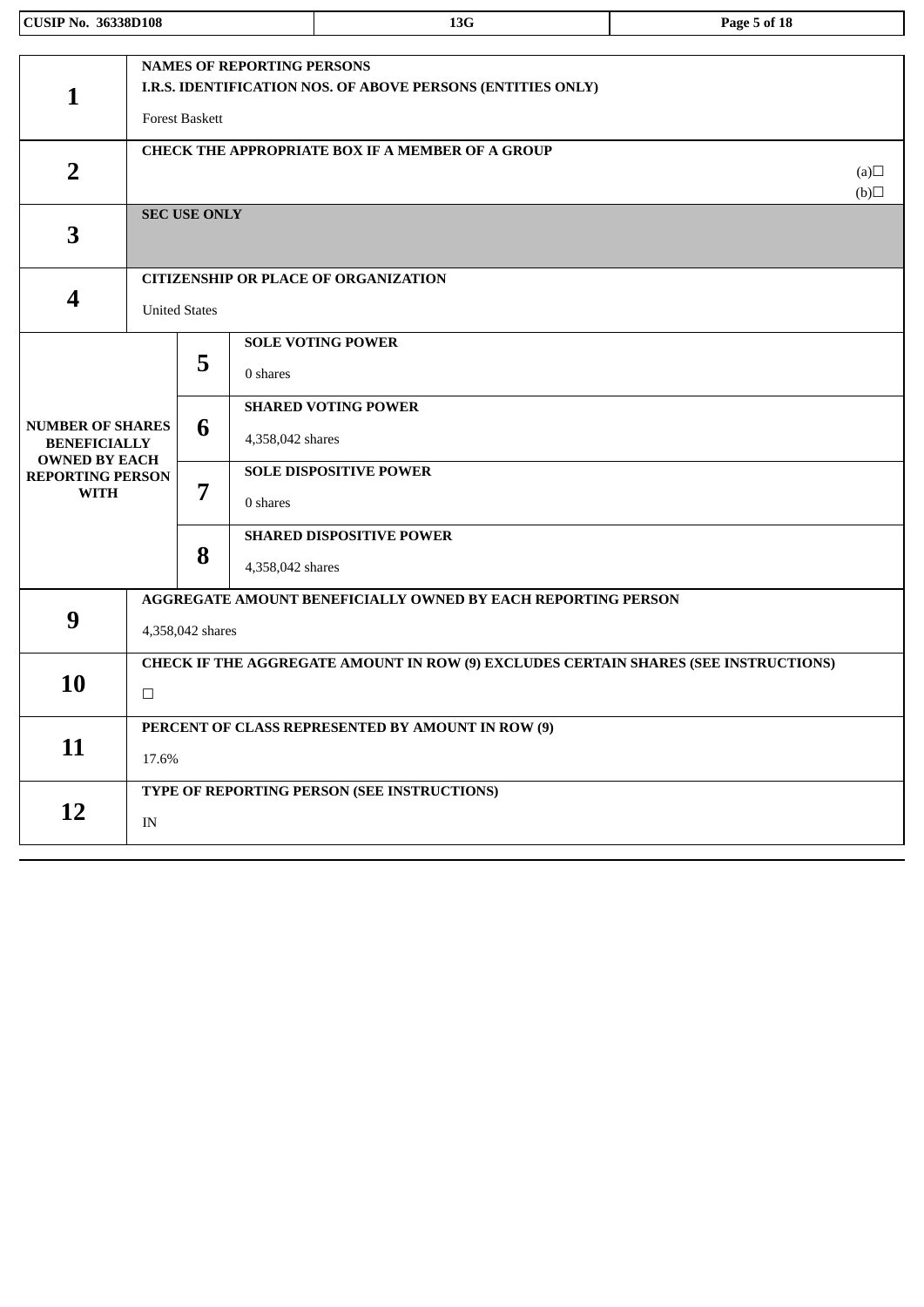| <b>CUSIP No. 36338D108</b>                                             |                                                                                               |                                             |                                                               | 13G                                                         | Page 6 of 18     |  |
|------------------------------------------------------------------------|-----------------------------------------------------------------------------------------------|---------------------------------------------|---------------------------------------------------------------|-------------------------------------------------------------|------------------|--|
| $\mathbf{1}$                                                           |                                                                                               |                                             | <b>NAMES OF REPORTING PERSONS</b><br>Anthony A. Florence, Jr. | I.R.S. IDENTIFICATION NOS. OF ABOVE PERSONS (ENTITIES ONLY) |                  |  |
| $\overline{2}$                                                         |                                                                                               |                                             |                                                               | <b>CHECK THE APPROPRIATE BOX IF A MEMBER OF A GROUP</b>     | (a)<br>$\Box(b)$ |  |
| 3                                                                      |                                                                                               | <b>SEC USE ONLY</b>                         |                                                               |                                                             |                  |  |
| 4                                                                      |                                                                                               | <b>United States</b>                        |                                                               | <b>CITIZENSHIP OR PLACE OF ORGANIZATION</b>                 |                  |  |
|                                                                        | 6<br>7<br>8                                                                                   | 5                                           | 0 shares                                                      | <b>SOLE VOTING POWER</b>                                    |                  |  |
| <b>NUMBER OF SHARES</b><br><b>BENEFICIALLY</b><br><b>OWNED BY EACH</b> |                                                                                               |                                             | 4,358,042 shares                                              | <b>SHARED VOTING POWER</b>                                  |                  |  |
| <b>REPORTING PERSON</b><br><b>WITH</b>                                 |                                                                                               |                                             | 0 shares                                                      | <b>SOLE DISPOSITIVE POWER</b>                               |                  |  |
|                                                                        |                                                                                               |                                             | 4,358,042 shares                                              | <b>SHARED DISPOSITIVE POWER</b>                             |                  |  |
| 9                                                                      | AGGREGATE AMOUNT BENEFICIALLY OWNED BY EACH REPORTING PERSON<br>4,358,042 shares              |                                             |                                                               |                                                             |                  |  |
| 10                                                                     | CHECK IF THE AGGREGATE AMOUNT IN ROW (9) EXCLUDES CERTAIN SHARES (SEE INSTRUCTIONS)<br>$\Box$ |                                             |                                                               |                                                             |                  |  |
| 11                                                                     | PERCENT OF CLASS REPRESENTED BY AMOUNT IN ROW (9)<br>17.6%                                    |                                             |                                                               |                                                             |                  |  |
| <b>12</b>                                                              | IN                                                                                            | TYPE OF REPORTING PERSON (SEE INSTRUCTIONS) |                                                               |                                                             |                  |  |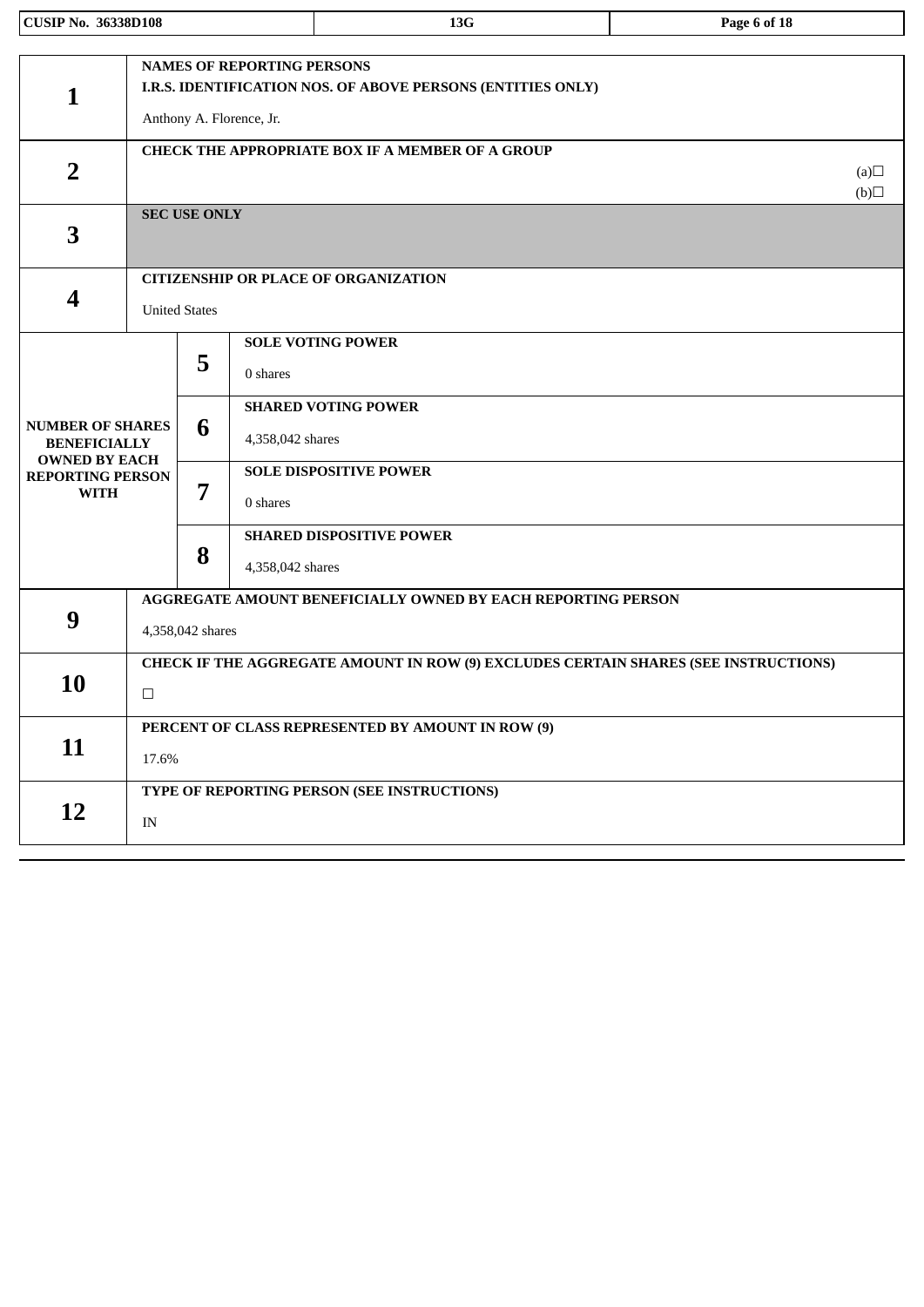| <b>CUSIP No. 36338D108</b>                                                            |                                                                                               |                                                                                  |                                   | 13G                                                         | Page 7 of 18     |  |  |
|---------------------------------------------------------------------------------------|-----------------------------------------------------------------------------------------------|----------------------------------------------------------------------------------|-----------------------------------|-------------------------------------------------------------|------------------|--|--|
| 1                                                                                     |                                                                                               | Patrick J. Kerins                                                                | <b>NAMES OF REPORTING PERSONS</b> | I.R.S. IDENTIFICATION NOS. OF ABOVE PERSONS (ENTITIES ONLY) |                  |  |  |
| $\overline{2}$                                                                        |                                                                                               |                                                                                  |                                   | <b>CHECK THE APPROPRIATE BOX IF A MEMBER OF A GROUP</b>     | (a)<br>$\Box(b)$ |  |  |
| 3                                                                                     |                                                                                               | <b>SEC USE ONLY</b>                                                              |                                   |                                                             |                  |  |  |
| $\overline{\mathbf{4}}$                                                               |                                                                                               | <b>United States</b>                                                             |                                   | <b>CITIZENSHIP OR PLACE OF ORGANIZATION</b>                 |                  |  |  |
| <b>NUMBER OF SHARES</b>                                                               |                                                                                               | 5<br>6                                                                           | 0 shares                          | <b>SOLE VOTING POWER</b><br><b>SHARED VOTING POWER</b>      |                  |  |  |
| <b>BENEFICIALLY</b><br><b>OWNED BY EACH</b><br><b>REPORTING PERSON</b><br><b>WITH</b> |                                                                                               | 7                                                                                | 4,358,042 shares<br>0 shares      | <b>SOLE DISPOSITIVE POWER</b>                               |                  |  |  |
|                                                                                       |                                                                                               | 8                                                                                | 4,358,042 shares                  | <b>SHARED DISPOSITIVE POWER</b>                             |                  |  |  |
| 9                                                                                     |                                                                                               | AGGREGATE AMOUNT BENEFICIALLY OWNED BY EACH REPORTING PERSON<br>4,358,042 shares |                                   |                                                             |                  |  |  |
| <b>10</b>                                                                             | CHECK IF THE AGGREGATE AMOUNT IN ROW (9) EXCLUDES CERTAIN SHARES (SEE INSTRUCTIONS)<br>$\Box$ |                                                                                  |                                   |                                                             |                  |  |  |
| 11                                                                                    | PERCENT OF CLASS REPRESENTED BY AMOUNT IN ROW (9)<br>17.6%                                    |                                                                                  |                                   |                                                             |                  |  |  |
| 12                                                                                    | TYPE OF REPORTING PERSON (SEE INSTRUCTIONS)<br>IN                                             |                                                                                  |                                   |                                                             |                  |  |  |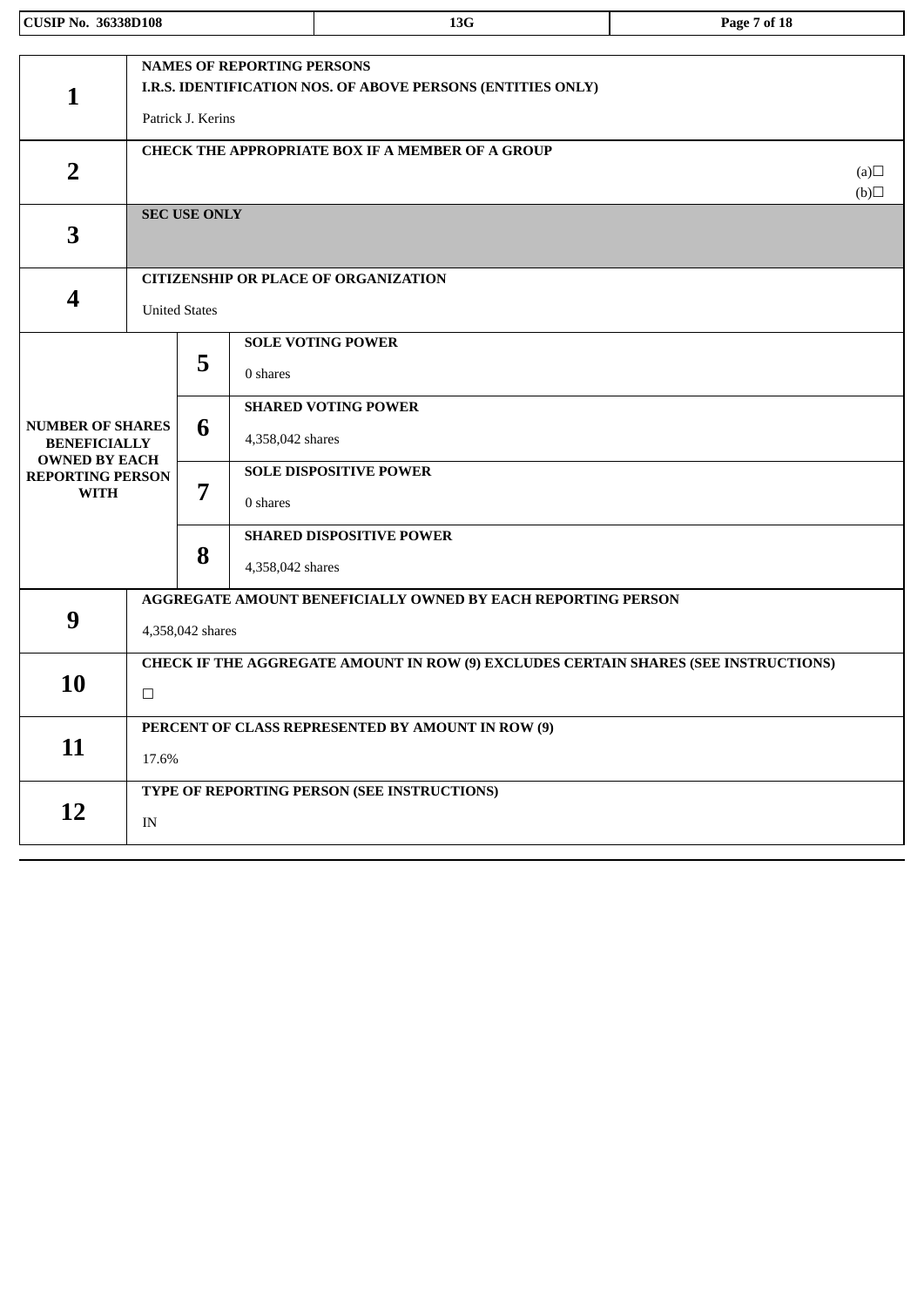| <b>CUSIP No. 36338D108</b>                                             |                                                                                                                      |                                                                                     |                  | 13G                                                     | Page 8 of 18     |  |  |  |
|------------------------------------------------------------------------|----------------------------------------------------------------------------------------------------------------------|-------------------------------------------------------------------------------------|------------------|---------------------------------------------------------|------------------|--|--|--|
|                                                                        |                                                                                                                      |                                                                                     |                  |                                                         |                  |  |  |  |
| $\mathbf{1}$                                                           | <b>NAMES OF REPORTING PERSONS</b><br>I.R.S. IDENTIFICATION NOS. OF ABOVE PERSONS (ENTITIES ONLY)<br>Scott D. Sandell |                                                                                     |                  |                                                         |                  |  |  |  |
| $\overline{2}$                                                         |                                                                                                                      |                                                                                     |                  | <b>CHECK THE APPROPRIATE BOX IF A MEMBER OF A GROUP</b> | (a)<br>$\Box(b)$ |  |  |  |
| 3                                                                      |                                                                                                                      | <b>SEC USE ONLY</b>                                                                 |                  |                                                         |                  |  |  |  |
|                                                                        |                                                                                                                      |                                                                                     |                  | <b>CITIZENSHIP OR PLACE OF ORGANIZATION</b>             |                  |  |  |  |
| 4                                                                      |                                                                                                                      | <b>United States</b>                                                                |                  |                                                         |                  |  |  |  |
|                                                                        |                                                                                                                      | 5                                                                                   | 0 shares         | <b>SOLE VOTING POWER</b>                                |                  |  |  |  |
| <b>NUMBER OF SHARES</b><br><b>BENEFICIALLY</b><br><b>OWNED BY EACH</b> |                                                                                                                      | 6                                                                                   | 4,358,042 shares | <b>SHARED VOTING POWER</b>                              |                  |  |  |  |
| <b>REPORTING PERSON</b><br><b>WITH</b>                                 |                                                                                                                      | 7                                                                                   | 0 shares         | <b>SOLE DISPOSITIVE POWER</b>                           |                  |  |  |  |
|                                                                        |                                                                                                                      | 8                                                                                   | 4,358,042 shares | <b>SHARED DISPOSITIVE POWER</b>                         |                  |  |  |  |
|                                                                        | <b>AGGREGATE AMOUNT BENEFICIALLY OWNED BY EACH REPORTING PERSON</b>                                                  |                                                                                     |                  |                                                         |                  |  |  |  |
| 9                                                                      | 4,358,042 shares                                                                                                     |                                                                                     |                  |                                                         |                  |  |  |  |
|                                                                        |                                                                                                                      | CHECK IF THE AGGREGATE AMOUNT IN ROW (9) EXCLUDES CERTAIN SHARES (SEE INSTRUCTIONS) |                  |                                                         |                  |  |  |  |
| <b>10</b>                                                              | $\Box$                                                                                                               |                                                                                     |                  |                                                         |                  |  |  |  |
|                                                                        |                                                                                                                      |                                                                                     |                  | PERCENT OF CLASS REPRESENTED BY AMOUNT IN ROW (9)       |                  |  |  |  |
| 11                                                                     | 17.6%                                                                                                                |                                                                                     |                  |                                                         |                  |  |  |  |
|                                                                        |                                                                                                                      |                                                                                     |                  | TYPE OF REPORTING PERSON (SEE INSTRUCTIONS)             |                  |  |  |  |
| 12                                                                     | IN                                                                                                                   |                                                                                     |                  |                                                         |                  |  |  |  |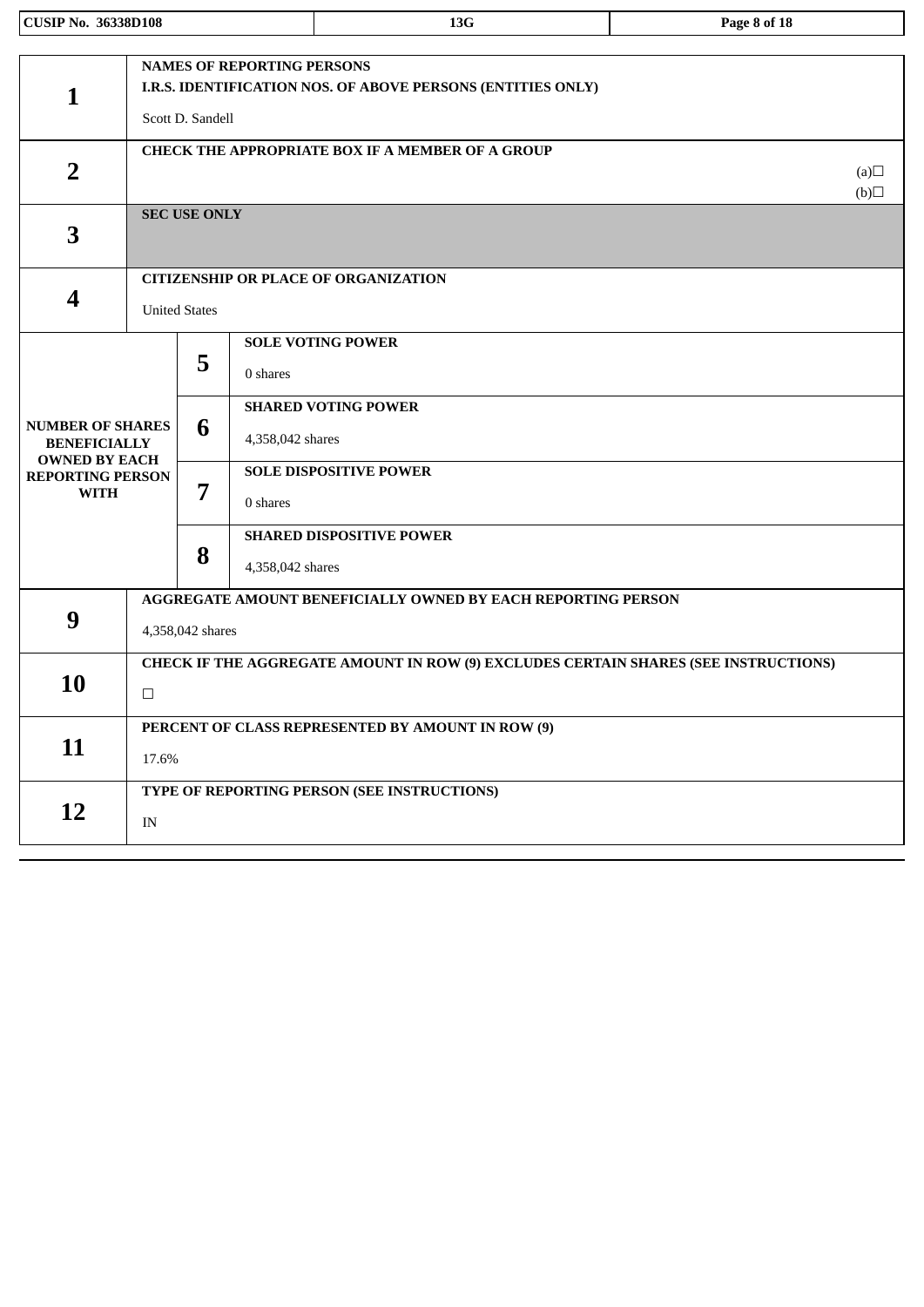| <b>CUSIP No. 36338D108</b>                                             |                                                            |                                                                                  |                                   | 13G                                                                                 | Page 9 of 18     |  |  |
|------------------------------------------------------------------------|------------------------------------------------------------|----------------------------------------------------------------------------------|-----------------------------------|-------------------------------------------------------------------------------------|------------------|--|--|
| $\mathbf 1$                                                            |                                                            | Peter W. Sonsini                                                                 | <b>NAMES OF REPORTING PERSONS</b> | I.R.S. IDENTIFICATION NOS. OF ABOVE PERSONS (ENTITIES ONLY)                         |                  |  |  |
| $\overline{2}$                                                         |                                                            |                                                                                  |                                   | <b>CHECK THE APPROPRIATE BOX IF A MEMBER OF A GROUP</b>                             | (a)<br>$\Box(b)$ |  |  |
| 3                                                                      |                                                            | <b>SEC USE ONLY</b>                                                              |                                   |                                                                                     |                  |  |  |
| 4                                                                      |                                                            | <b>United States</b>                                                             |                                   | <b>CITIZENSHIP OR PLACE OF ORGANIZATION</b>                                         |                  |  |  |
|                                                                        | 5                                                          |                                                                                  | 0 shares                          | <b>SOLE VOTING POWER</b>                                                            |                  |  |  |
| <b>NUMBER OF SHARES</b><br><b>BENEFICIALLY</b><br><b>OWNED BY EACH</b> |                                                            | 6                                                                                | 4,358,042 shares                  | <b>SHARED VOTING POWER</b>                                                          |                  |  |  |
| <b>REPORTING PERSON</b><br><b>WITH</b>                                 |                                                            | 7                                                                                | 0 shares                          | <b>SOLE DISPOSITIVE POWER</b>                                                       |                  |  |  |
|                                                                        |                                                            | 8                                                                                | 4,358,042 shares                  | <b>SHARED DISPOSITIVE POWER</b>                                                     |                  |  |  |
| 9                                                                      |                                                            | AGGREGATE AMOUNT BENEFICIALLY OWNED BY EACH REPORTING PERSON<br>4,358,042 shares |                                   |                                                                                     |                  |  |  |
| 10                                                                     | $\Box$                                                     |                                                                                  |                                   | CHECK IF THE AGGREGATE AMOUNT IN ROW (9) EXCLUDES CERTAIN SHARES (SEE INSTRUCTIONS) |                  |  |  |
| 11                                                                     | PERCENT OF CLASS REPRESENTED BY AMOUNT IN ROW (9)<br>17.6% |                                                                                  |                                   |                                                                                     |                  |  |  |
| 12                                                                     | IN                                                         | TYPE OF REPORTING PERSON (SEE INSTRUCTIONS)                                      |                                   |                                                                                     |                  |  |  |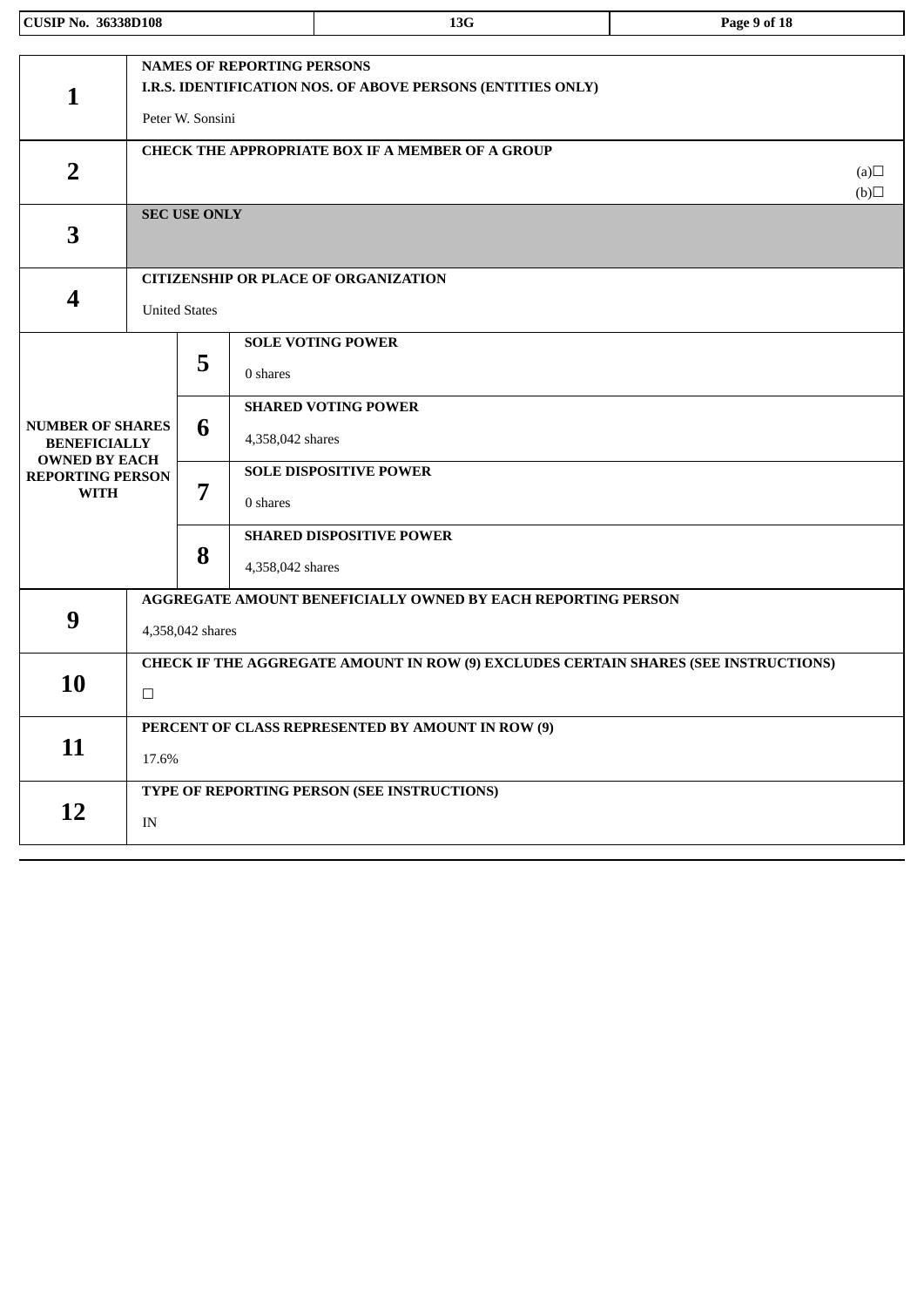#### **Item 1(a). Name of Issuer:**

Galera Therapeutics, Inc. (the "Issuer").

#### **Item 1(b). Address of Issuer's Principal Executive Offices:**

2 W Liberty Blvd #100, Malvern, PA 19355.

#### **Item 2(a). Names of Persons Filing:**

This statement is being filed by New Enterprise Associates 14, L.P. ("NEA 14"); NEA Partners 14, L.P. ("NEA Partners 14"), which is the sole general partner of NEA 14; NEA 14 GP, LTD ("NEA 14 GP"), which is the sole general partner of NEA Partners 14; and Forest Baskett ("Baskett"), Anthony A. Florence, Jr. ("Florence"), Patrick J. Kerins ("Kerins), Scott D. Sandell ("Sandell") and Peter W. Sonsini ("Sonsini") (collectively, the "Directors"). The Directors are the individual directors of NEA 14 GP. NEA 14, NEA Partners 14, NEA 14 GP and the Directors are sometimes referred to collectively herein as the "Reporting Persons".

#### **Item 2(b). Address of Principal Business Office or, if none, Residence:**

The address of the principal business office of NEA 14, NEA Partners 14 and NEA 14 GP is New Enterprise Associates, 1954 Greenspring Drive, Suite 600, Timonium, MD 21093. The address of the principal business office of Baskett, Sandell and Sonsini is New Enterprise Associates, 2855 Sand Hill Road, Menlo Park, California 94025. The address of the principal business office of Kerins is New Enterprise Associates, 5425 Wisconsin Avenue, Suite 800, Chevy Chase, MD 20815. The address of the principal business office of Florence is New Enterprise Associates, 104 5th Avenue, 19th Floor, New York, NY 10001.

#### **Item 2(c). Citizenship:**

Each of NEA 14 and NEA Partners 14 is a Cayman Islands exempted limited partnership. NEA 14 GP is a Cayman Islands exempted company. Each of the Directors is a United States citizen.

#### **Item 2(d). Title of Class of Securities:**

Common stock, \$0.001 par value ("Common Stock").

#### **Item 2(e). CUSIP Number:**

36338D108

#### Item 3. If this statement is filed pursuant to §§ 240.13d-1(b) or 240.13d-2(b) or (c), check whether the person filing is a:

Not applicable.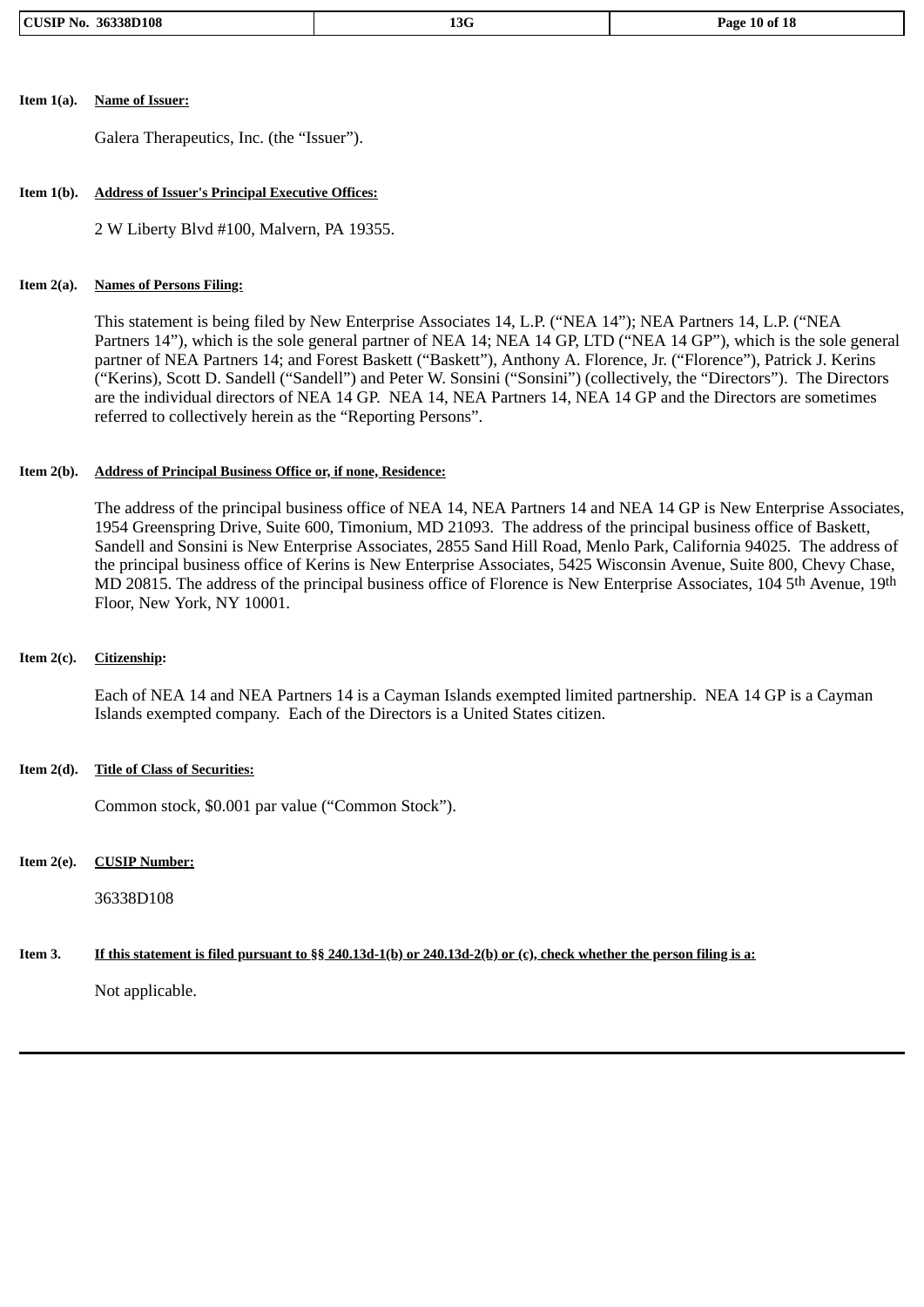|  | <b>CUSIP No. 36338D108</b> |
|--|----------------------------|
|--|----------------------------|

#### **Item 4. Ownership.**

- (a) Amount Beneficially Owned: NEA 14 is the record owner of 4,358,042 shares of Common Stock as of December 31, 2019 (the "Shares"). As the sole general partner of NEA 14, NEA Partners 14 may be deemed to own beneficially the Shares. As the sole general partner of NEA Partners 14, NEA 14 GP likewise may be deemed to own beneficially the Shares. As the individual Directors of NEA 14 GP, each of the Directors also may be deemed to own beneficially the Shares.
- (b) Percent of Class: See Line 11 of cover sheets. The percentages set forth on the cover sheet for each Reporting Person are calculated based on 24,807,789 shares of Common Stock reported by the Issuer to be outstanding as of December 9, 2019 on the Issuer's Form 10-Q filed with the Securities and Exchange Commission on December 10, 2019.
- (c) Number of shares as to which such person has:
	- (i) sole power to vote or to direct the vote: See Line 5 of cover sheets.
	- (ii) shared power to vote or to direct the vote: See Line 6 of cover sheets.
	- (iii) sole power to dispose or to direct the disposition of: See Line 7 of cover sheets.
	- (iv) shared power to dispose or to direct the disposition of: See Line 8 of cover sheets.

Each Reporting Person disclaims beneficial ownership of such Securities except for the shares, if any, such Reporting Person holds of record.

### **Item 5. Ownership of Five Percent or Less of a Class.**

Not applicable.

## **Item 6. Ownership of More Than Five Percent on Behalf of Another Person.**

Not applicable.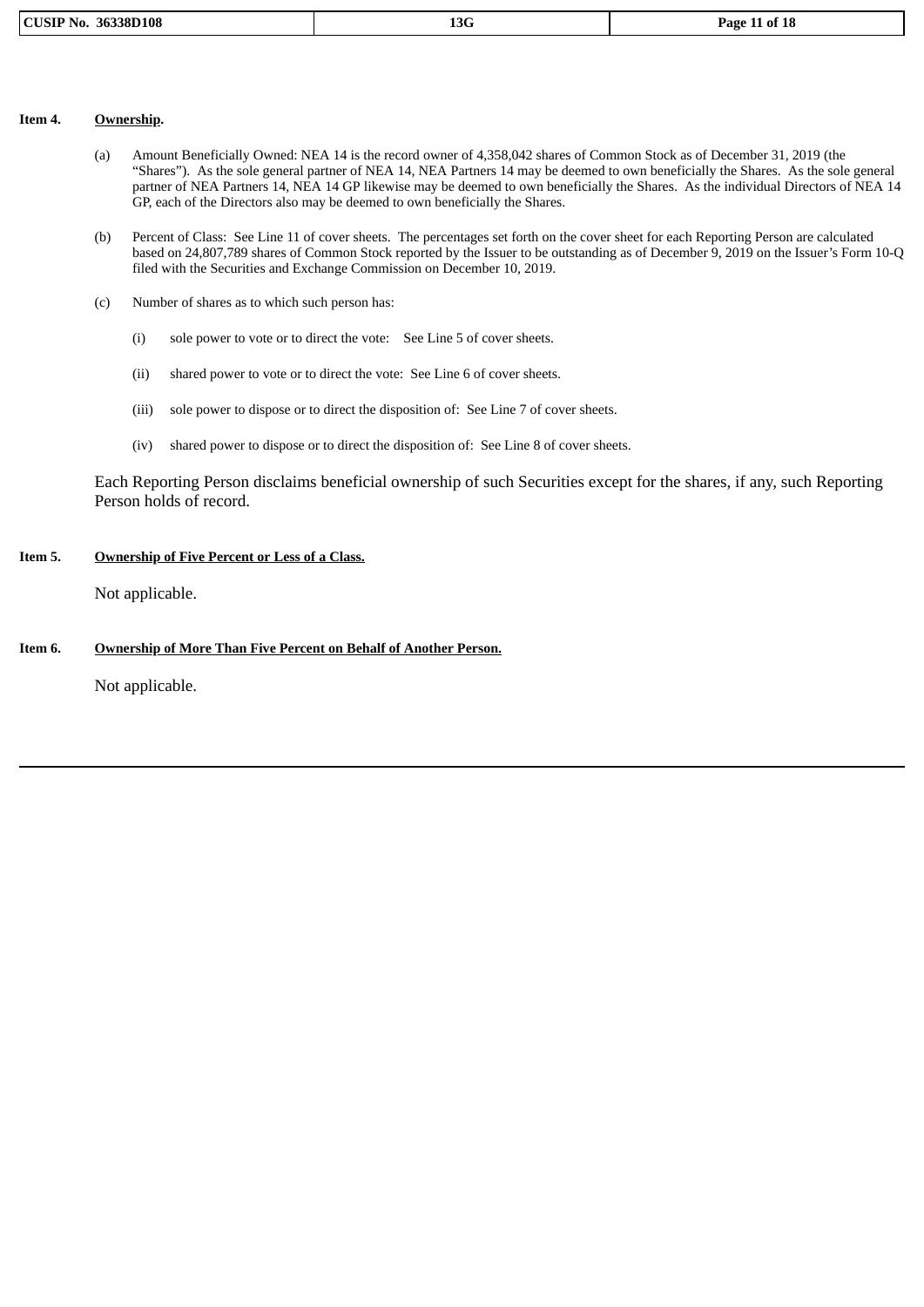| 36338D108<br>CUST<br>No. | 13G | ! of 18<br>Page |
|--------------------------|-----|-----------------|

| Item 7. | Identification and Classification of the Subsidiary Which Acquired the Security Being Reported on by the Parent Holding Company or<br><b>Control Person.</b> |
|---------|--------------------------------------------------------------------------------------------------------------------------------------------------------------|
|         | Not applicable.                                                                                                                                              |
|         |                                                                                                                                                              |

# **Item 8. Identification and Classification of Members of the Group.**

Not applicable. The Reporting Persons expressly disclaim membership in a "group" as used in Rule 13d-5(b).

**Item 9. Notice of Dissolution of Group.**

Not applicable.

## **Item 10. Certification.**

Not applicable. This Schedule 13G is not filed pursuant to Rule 13d-1(b) or Rule 13d-1(c).

# **Material to be Filed as Exhibits.**

Exhibit 1 – Agreement regarding filing of joint Schedule 13G.

Exhibit 2 – Power of Attorney regarding filings under the Securities Exchange Act of 1934, as amended.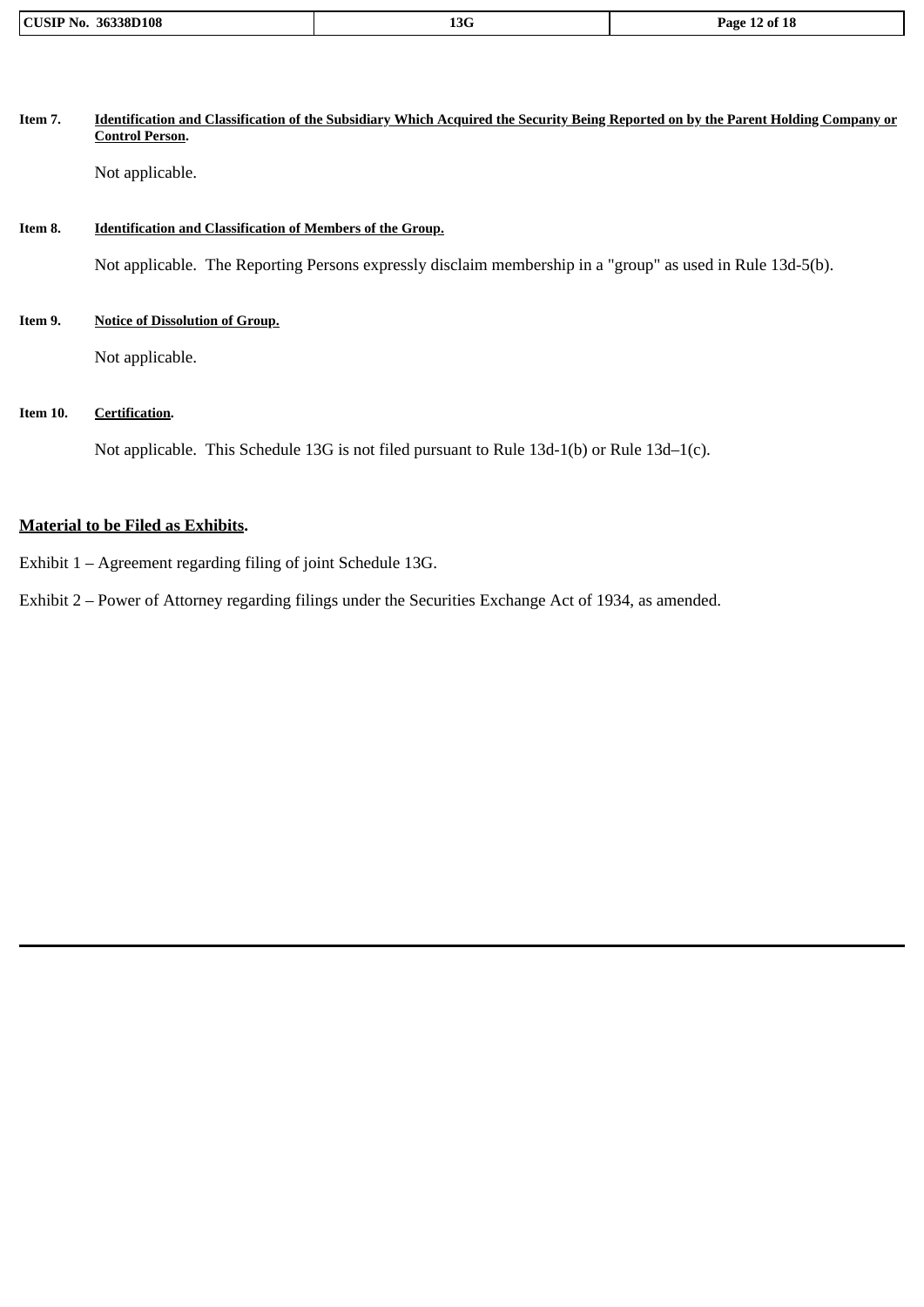| 36338D108<br>$\overline{C}$<br>NO.<br>ы. | 13G | 18<br>3 ot<br>Page |
|------------------------------------------|-----|--------------------|
|                                          |     |                    |

## **SIGNATURE**

After reasonable inquiry and to the best of its knowledge and belief, each of the undersigned certifies that the information set forth in this statement is true, complete and correct.

Date: February 13, 2020

NEW ENTERPRISE ASSOCIATES 14, L.P.

By: NEA PARTNERS 14, L.P. General Partner

> By: NEA 14 GP, LTD General Partner

> > By:  $*$ Scott D. Sandell Director

NEA PARTNERS 14, L.P.

By: NEA 14 GP, LTD General Partner

By:  $*$ 

Scott D. Sandell Director

NEA 14 GP, LTD

By: Scott D. Sandell Director

Forest Baskett

\*

\*

Anthony A. Florence, Jr.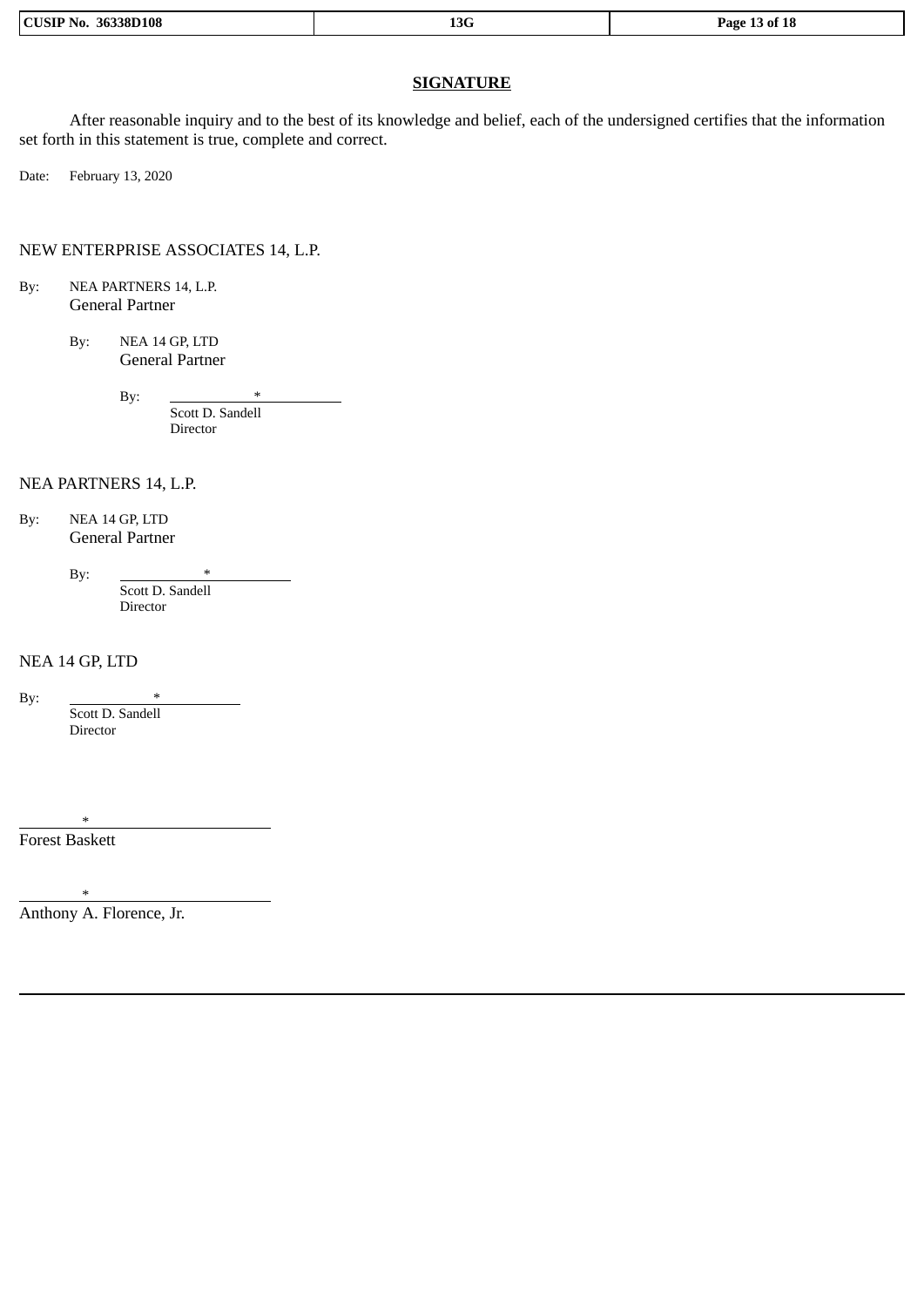\* Patrick J. Kerins

\* Scott D. Sandell

\* Peter W. Sonsini

\*By: /s/ Sasha O. Keough Sasha O. Keough As attorney-in-fact

This Schedule 13G was executed by Sasha O. Keough on behalf of the individuals listed above pursuant to a Power of Attorney, a copy of which is attached as Exhibit 2.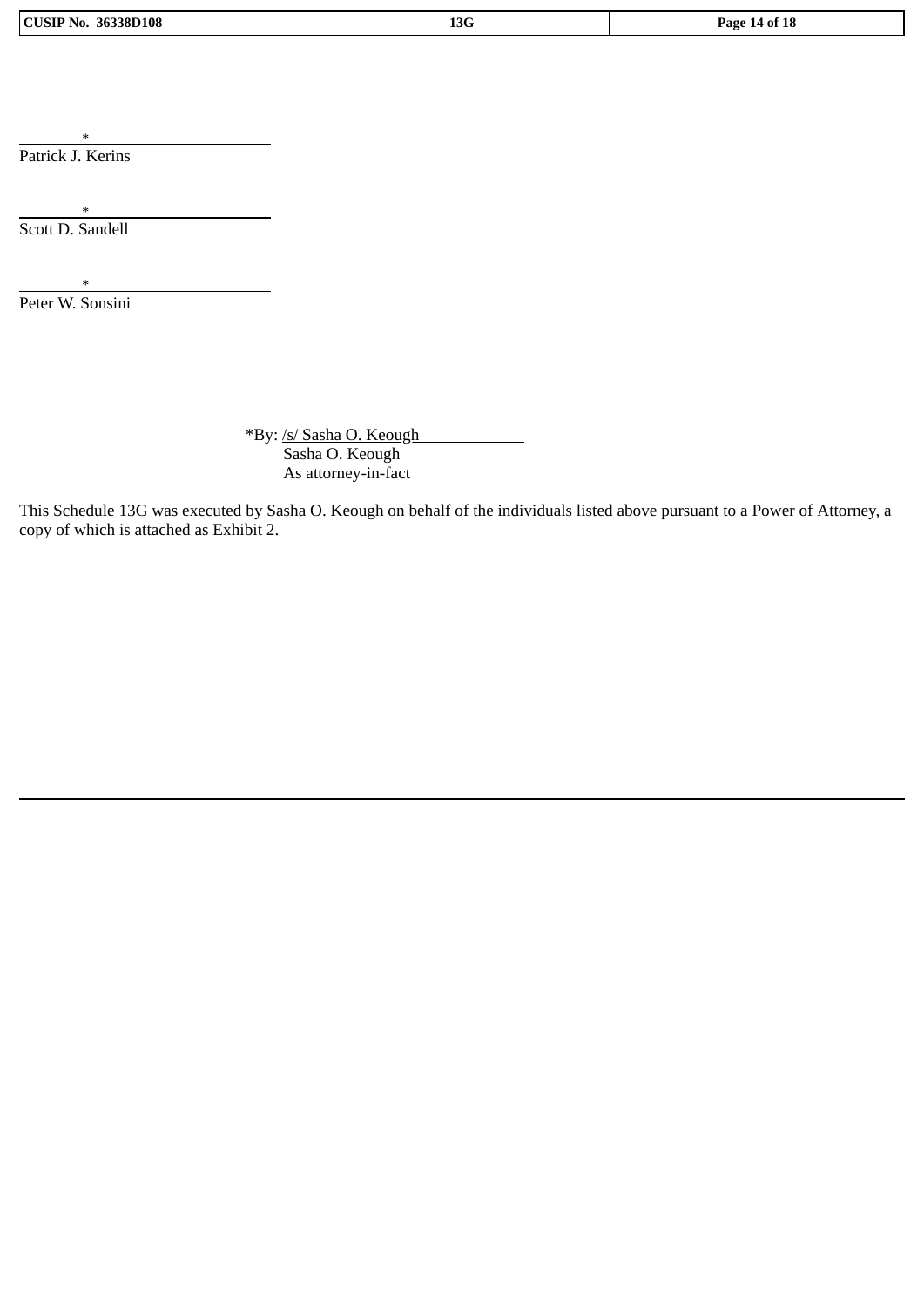| <b>13G</b><br>108<br>'age<br>n 1<br>NN<br>.הה<br>וחר<br>,,<br>- 0<br>$-$ |
|--------------------------------------------------------------------------|
|--------------------------------------------------------------------------|

# **EXHIBIT 1**

## **AGREEMENT**

Pursuant to Rule 13d-1(k)(1) under the Securities Exchange Act of 1934, the undersigned hereby agree that only one statement containing the information required by Schedule 13G need be filed with respect to the ownership by each of the undersigned of shares of stock of Galera Therapeutics, Inc.

EXECUTED this 13th day of February, 2020.

NEW ENTERPRISE ASSOCIATES 14, L.P.

- By: NEA PARTNERS 14, L.P. General Partner
	- By: NEA 14 GP, LTD General Partner

By:  $*$ 

Scott D. Sandell Director

## NEA PARTNERS 14, L.P.

By: NEA 14 GP, LTD General Partner

By:

Scott D. Sandell Director

## NEA 14 GP, LTD

By:  $*$ 

Scott D. Sandell Director

\*

Forest Baskett

\* Anthony A. Florence, Jr.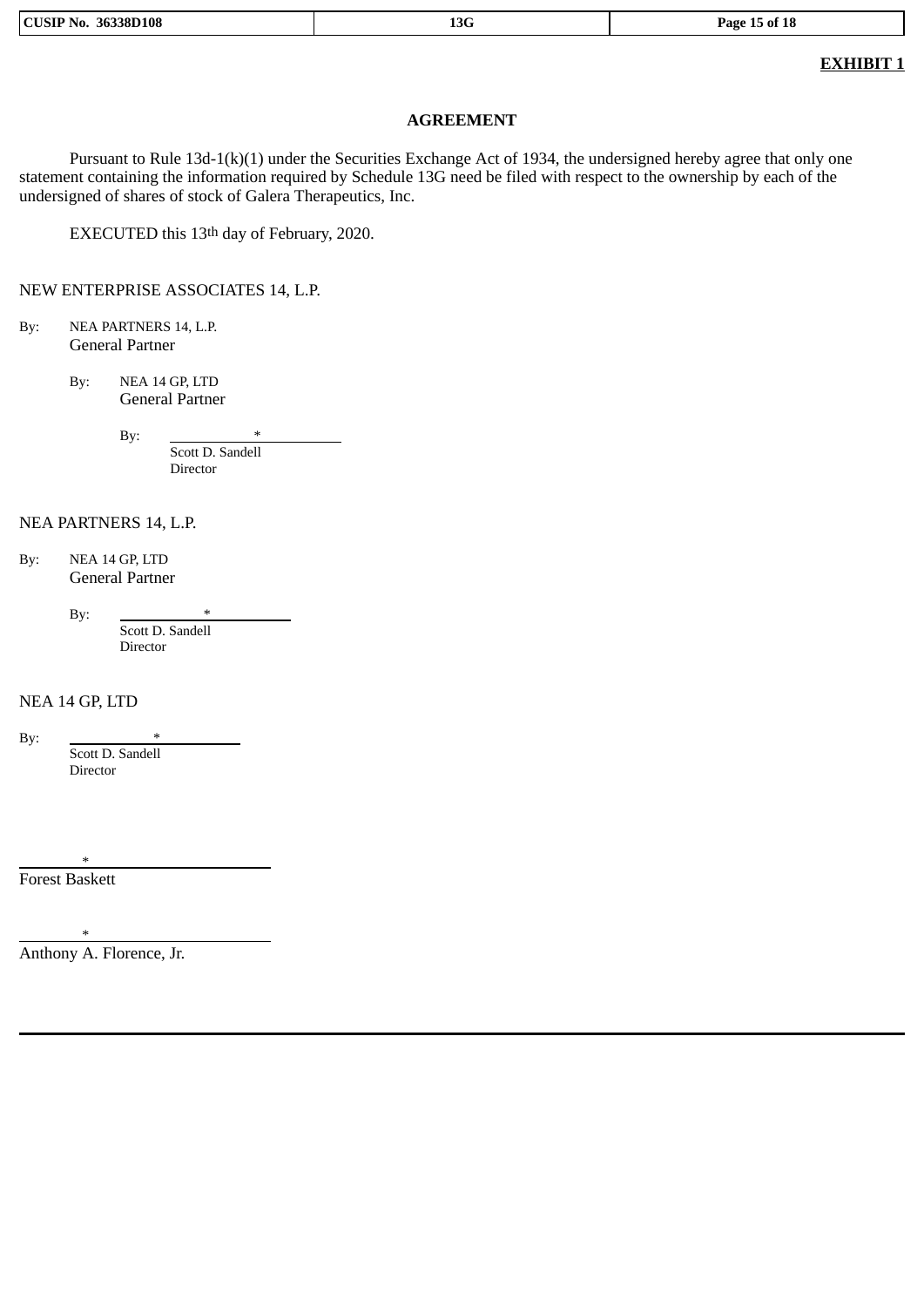|  | <b>CUSIP No. 36338D108</b> |
|--|----------------------------|
|--|----------------------------|

\* Patrick J. Kerins

\* Scott D. Sandell

\* Peter W. Sonsini

> \*By: /s/ Sasha O. Keough Sasha O. Keough As attorney-in-fact

This Agreement was executed by Sasha O. Keough on behalf of the individuals listed above pursuant to a Power of Attorney, a copy of which is attached as Exhibit 2.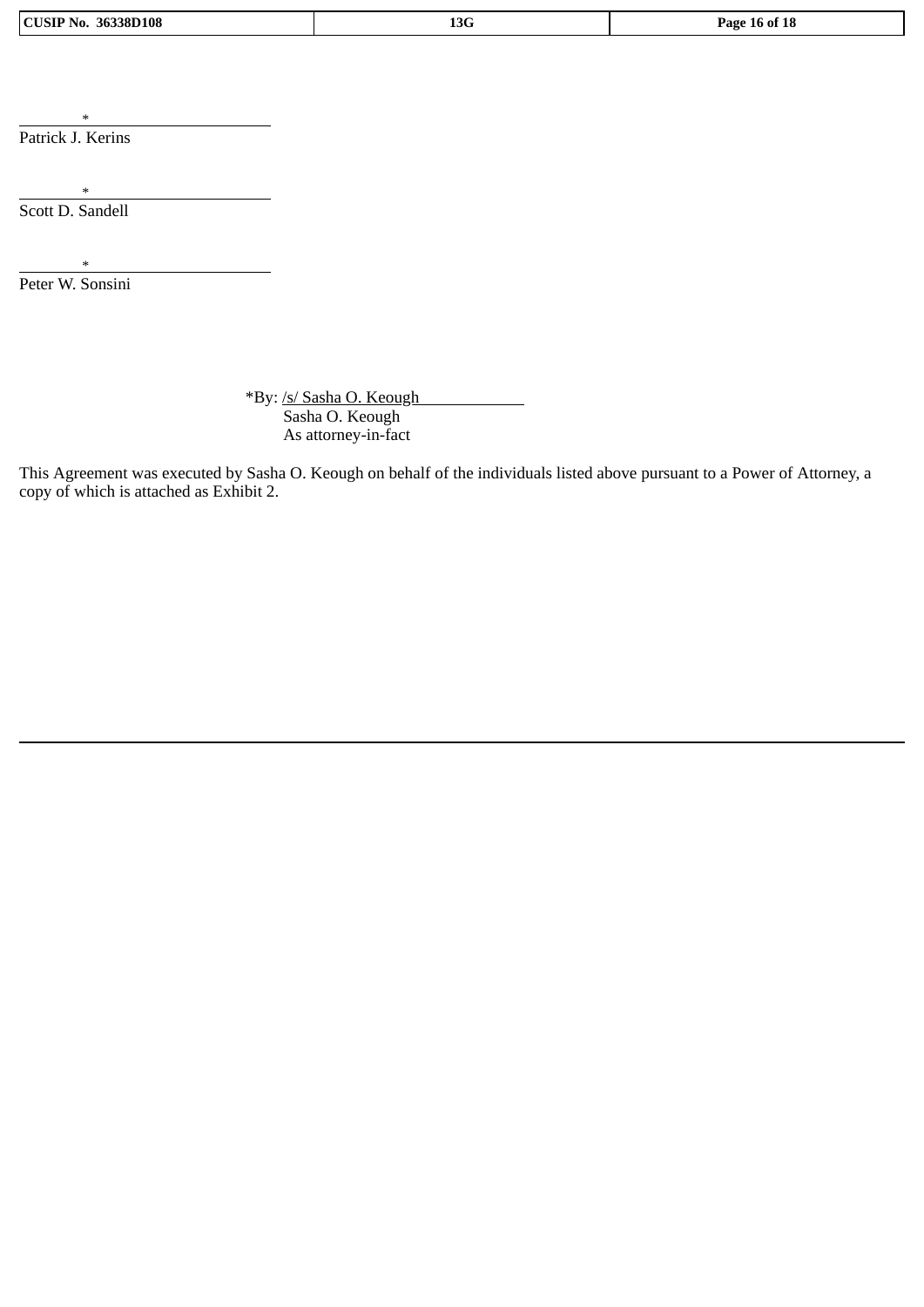## **EXHIBIT 2**

## **POWER OF ATTORNEY**

KNOW ALL MEN BY THESE PRESENTS, that the undersigned hereby constitutes and appoints Louis S. Citron, Timothy Schaller, Sasha Keough and Stephanie Brecher, and each of them, with full power to act without the others, his or her true and lawful attorney-in-fact, with full power of substitution, to sign any and all instruments, certificates and documents that may be necessary, desirable or appropriate to be executed on behalf of himself as an individual or in his or her capacity as a direct or indirect general partner, director, officer or manager of any partnership, corporation or limited liability company, pursuant to section 13 or 16 of the Securities Exchange Act of 1934, as amended (the "Exchange Act"), and any and all regulations promulgated thereunder, and to file the same, with all exhibits thereto, and any other documents in connection therewith, with the Securities and Exchange Commission, and with any other entity when and if such is mandated by the Exchange Act or by the Financial Industry Regulatory Authority, granting unto said attorney-in-fact full power and authority to do and perform each and every act and thing necessary, desirable or appropriate, fully to all intents and purposes as he or she might or could do in person, thereby ratifying and confirming all that said attorney-in-fact, or his or her substitutes, may lawfully do or cause to be done by virtue hereof.

IN WITNESS WHEREOF, this Power of Attorney has been signed as of the 13th day of March, 2017.

/s/ M. James Barrett M. James Barrett /s/ Peter J. Barris Peter J. Barris /s/ Forest Baskett Forest Baskett /s/ Ali Behbahani Ali Behbahani /s/ Colin Bryant Colin Bryant /s/ Carmen Chang Carmen Chang /s/ Anthony A. Florence, Jr. Anthony A. Florence, Jr. /s/ Carol G. Gallagher Carol G. Gallagher /s/ Dayna Grayson Dayna Grayson /s/ Patrick J. Kerins Patrick J. Kerins